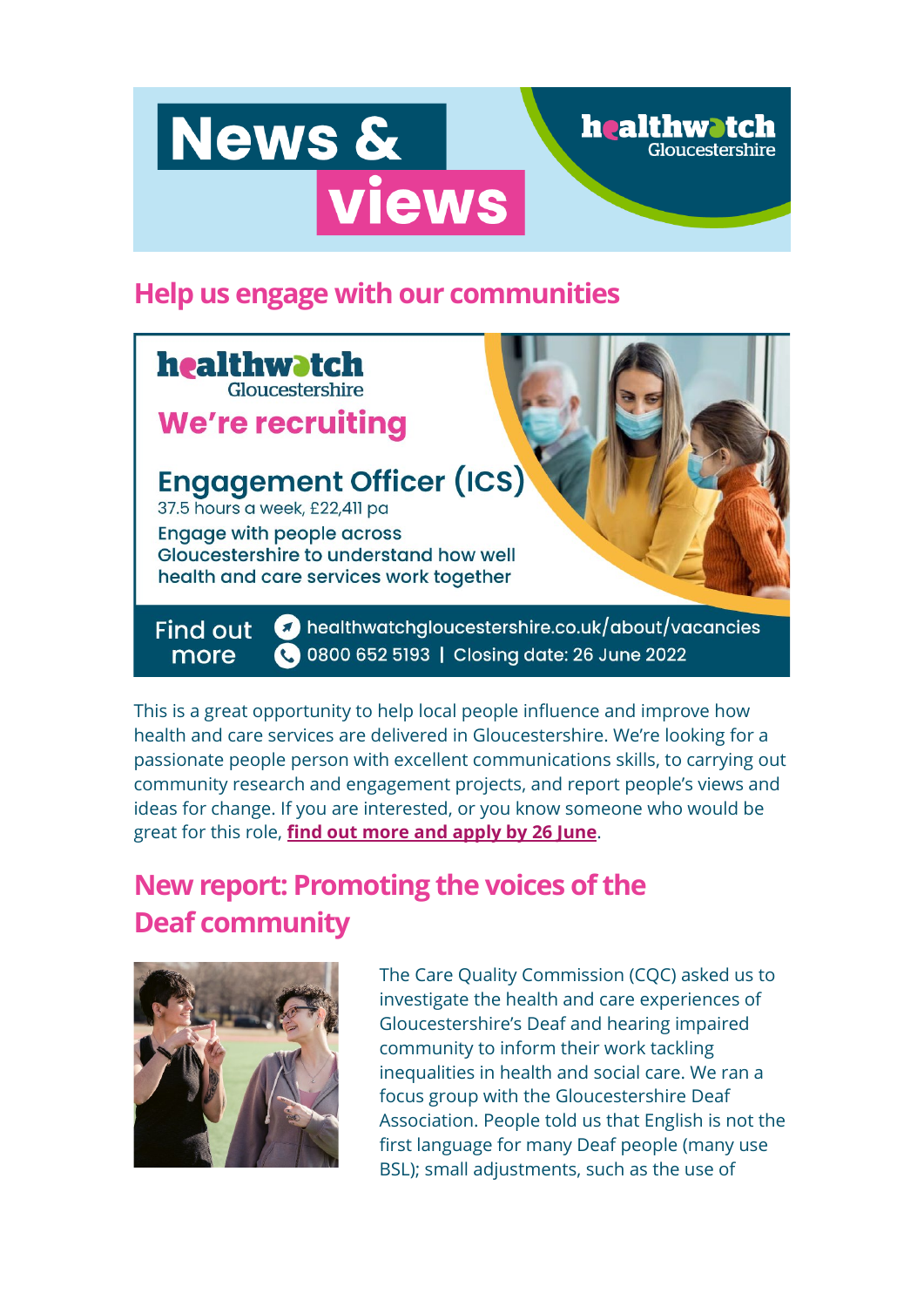screens and clear face masks, can have a huge and positive impact; and the system for booking interpreters needs improvement.

**[Read our report](https://healthwatchgloucestershire.us3.list-manage.com/track/click?u=381cee1830e9e27f34f9e64ab&id=83ad3c2d75&e=5a7d9dae3a)** to find out more, including our recommendations for change.

# **New report: Digital health care - blood pressure monitoring at home**



Blood pressure monitors are one of the many fast-growing solutions that can help people monitor and improve their health in the comfort of their own homes. We teamed up with Healthwatch England to look at local people's experience of monitoring their blood pressure from home, including those taking part in the NHS England **[BP@Home](https://healthwatchgloucestershire.us3.list-manage.com/track/click?u=381cee1830e9e27f34f9e64ab&id=ec487388a9&e=5a7d9dae3a)** pilot programme.

People told us there are many benefits, but there are gaps in GP processes that negatively impact patients' experiences, and this is demotivating and means opportunities to address blood pressure problems could be missed. We also found that access and confidence in using digital technologies can be a barrier for some people. **[Read more about what people told us](https://healthwatchgloucestershire.us3.list-manage.com/track/click?u=381cee1830e9e27f34f9e64ab&id=197c82b041&e=5a7d9dae3a)** and the steps the NHS can take to improve support and outcomes for patients.

## **Our priorities for 2022-23**



Every year, before deciding on our work programme, we review public feedback and consult with our local health and care partners about local and national priorities. This year we will focus our work around the following areas and issues.

- **Health inequalities, championing the voices of those who often go unheard:** We want to understand the health and care experiences of people living with autism, refugees and asylum seekers, and young people with mental health issues.
- **Integrated Care System (ICS) & digital inclusion:** Gloucestershire's ICS comes into power in July 2022. We will continue to support the ICS's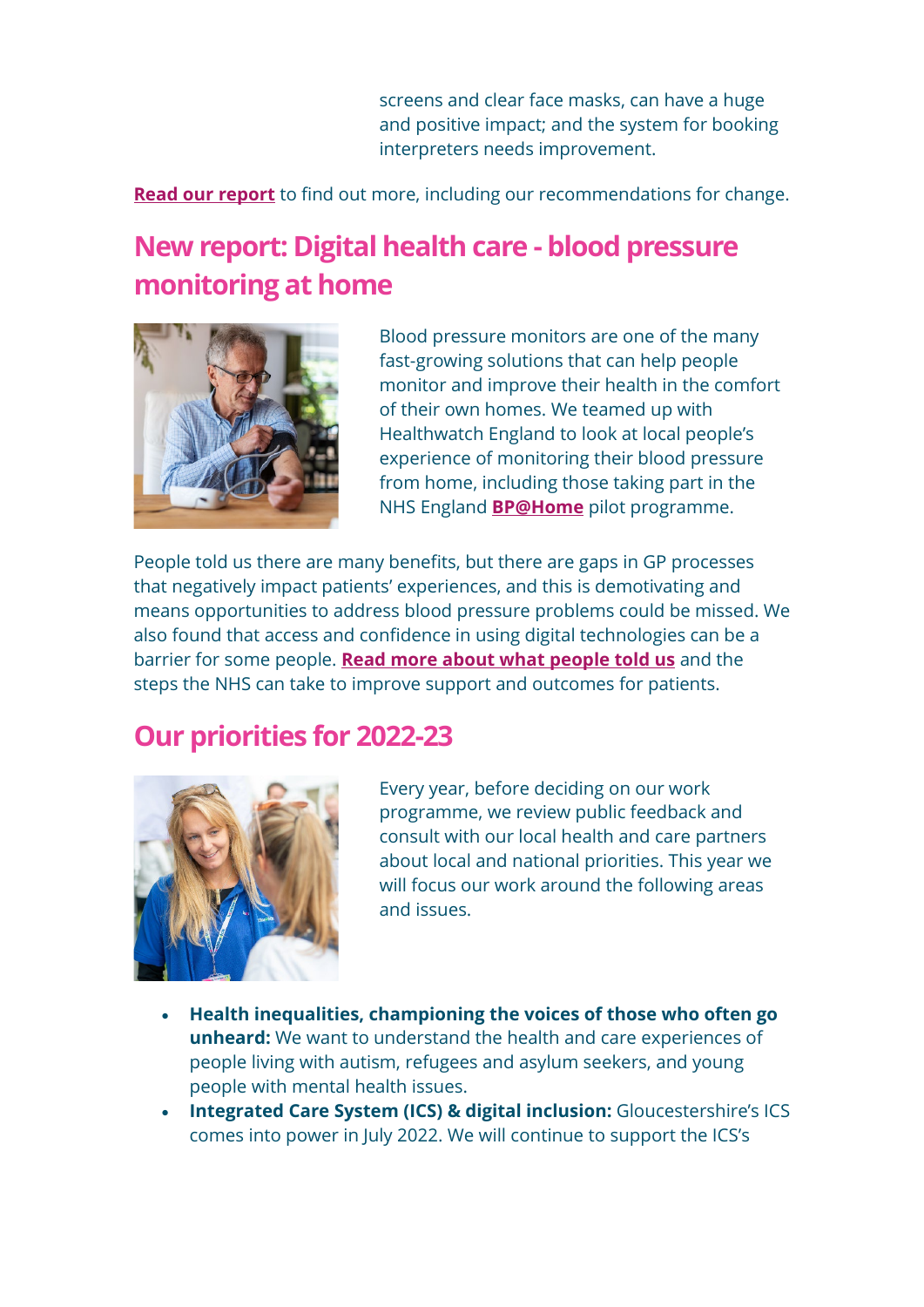Working with People and Communities strategy, including through a project on digital inclusion.

• **Face-to-face feedback in the community:** As COVID restrictions have eased, we will step up our work talking to people face-to-face about their health and care experiences. This will include **[Enter & View](https://healthwatchgloucestershire.us3.list-manage.com/track/click?u=381cee1830e9e27f34f9e64ab&id=749521a118&e=5a7d9dae3a)** visits to publicly funded health and care premises, such as GP surgeries and care homes, and attending community events and venues.

**[Find out about our work priorities](https://healthwatchgloucestershire.us3.list-manage.com/track/click?u=381cee1830e9e27f34f9e64ab&id=51196311fc&e=5a7d9dae3a)** and all our other projects, and if you want to know more or you want to get involved, please **[get in touch](https://healthwatchgloucestershire.us3.list-manage.com/track/click?u=381cee1830e9e27f34f9e64ab&id=919f17e47a&e=5a7d9dae3a)**.



### **Come and meet us**

We will be out and about in June, telling people what we do, talking to you about your health and care experiences, and finding out about the issues that matter to you. Do come along and have a chat, this is where we'll be:



- **Wed 1 June** (2pm to 4pm): Parkinson's Event, The Belfry Hotel, Littledean, Forest of Dean
- **Thurs 16 June** (all day): Cirencester Health & Wellbeing Event, Market Place, Cirencester (part of **[Cirencester Health & Wellbeing Week](https://healthwatchgloucestershire.us3.list-manage.com/track/click?u=381cee1830e9e27f34f9e64ab&id=871e0c4fcb&e=5a7d9dae3a)**)
- **Fri 17 June** (9.30am to 3pm): **[The Big Health & Wellbeing Day](https://healthwatchgloucestershire.us3.list-manage.com/track/click?u=381cee1830e9e27f34f9e64ab&id=de88c4b3c9&e=5a7d9dae3a)**, Oxstalls Sports Park, Gloucester

There will be lots going on at each event, with the chance to find out more about many of the other amazing health, care, and community organisations in the county.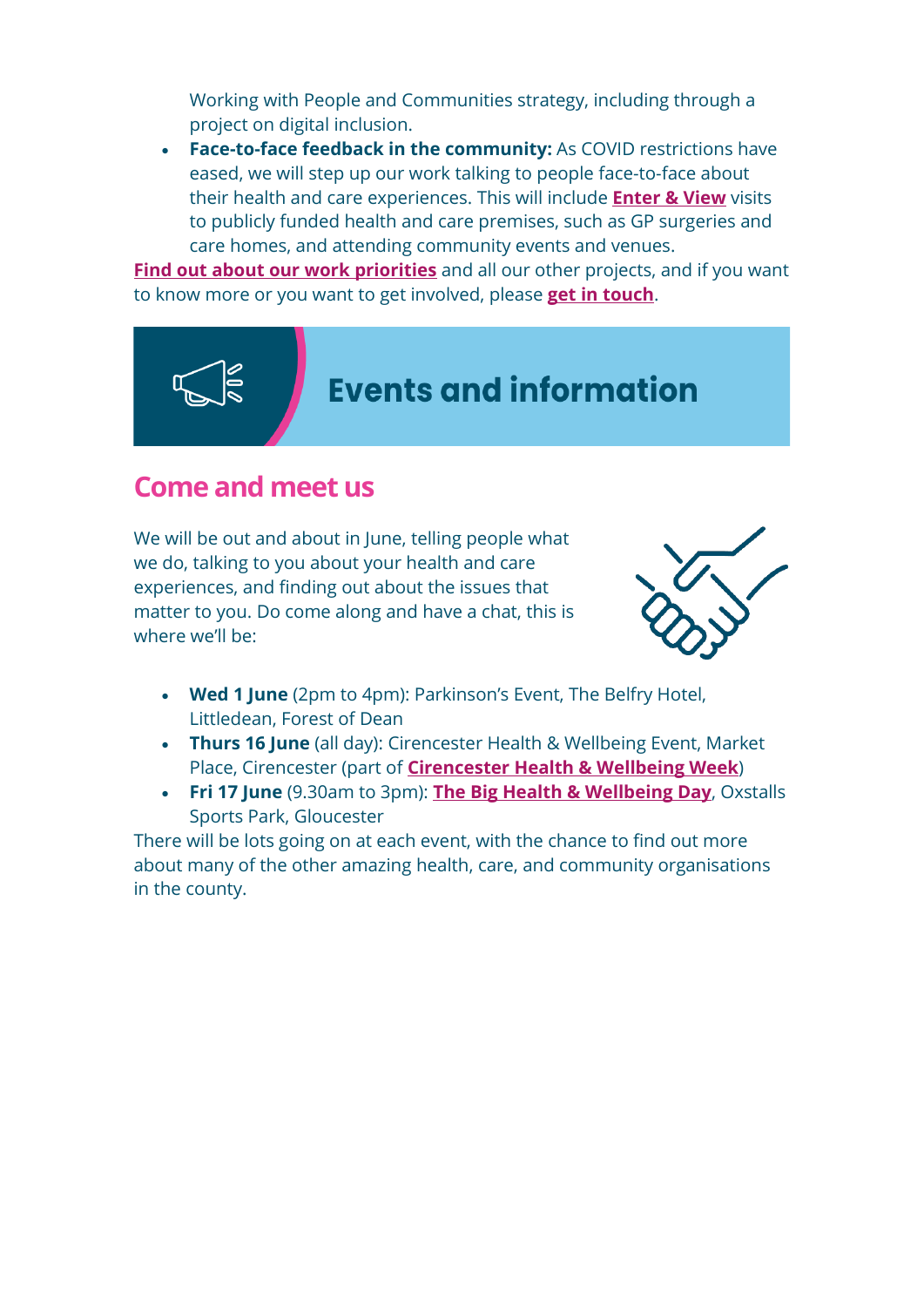**Get involved** 

## **Have your say: Pharmacy services in Gloucestershire**

The Gloucestershire Health and Wellbeing Board wants to hear your thoughts about pharmacy services. They are consulting on their draft Pharmaceutical Needs Assessment (PNA) for 2022-2025. The PNA is a statutory document which describes pharmacy provision in Gloucestershire, identifying gaps in services and developments that will be needed to improve services and meet future needs. The PNA is used by commissioners to make decisions about pharmacy services.

Find out about the PNA and **complete the survey by 3 July** to share your views: **[2022 PNA Consultation](https://healthwatchgloucestershire.us3.list-manage.com/track/click?u=381cee1830e9e27f34f9e64ab&id=fba288a6bd&e=5a7d9dae3a)**



# **Healthwatch England** news and information



## **Health and Care Bill**

The Health and Care Bill has received Royal Assent, enacting the most significant health legislation in a decade. This marks an important step in the Government's health and care agenda, setting up systems and structures to reform how health and adult social care work together. Healthwatch England response: **[Health](https://healthwatchgloucestershire.us3.list-manage.com/track/click?u=381cee1830e9e27f34f9e64ab&id=67b0e9aa48&e=5a7d9dae3a)  [and Care Bill granted Royal Assent in](https://healthwatchgloucestershire.us3.list-manage.com/track/click?u=381cee1830e9e27f34f9e64ab&id=67b0e9aa48&e=5a7d9dae3a)  [milestone for healthcare recovery and](https://healthwatchgloucestershire.us3.list-manage.com/track/click?u=381cee1830e9e27f34f9e64ab&id=67b0e9aa48&e=5a7d9dae3a)  [reform](https://healthwatchgloucestershire.us3.list-manage.com/track/click?u=381cee1830e9e27f34f9e64ab&id=67b0e9aa48&e=5a7d9dae3a)** (28 April)